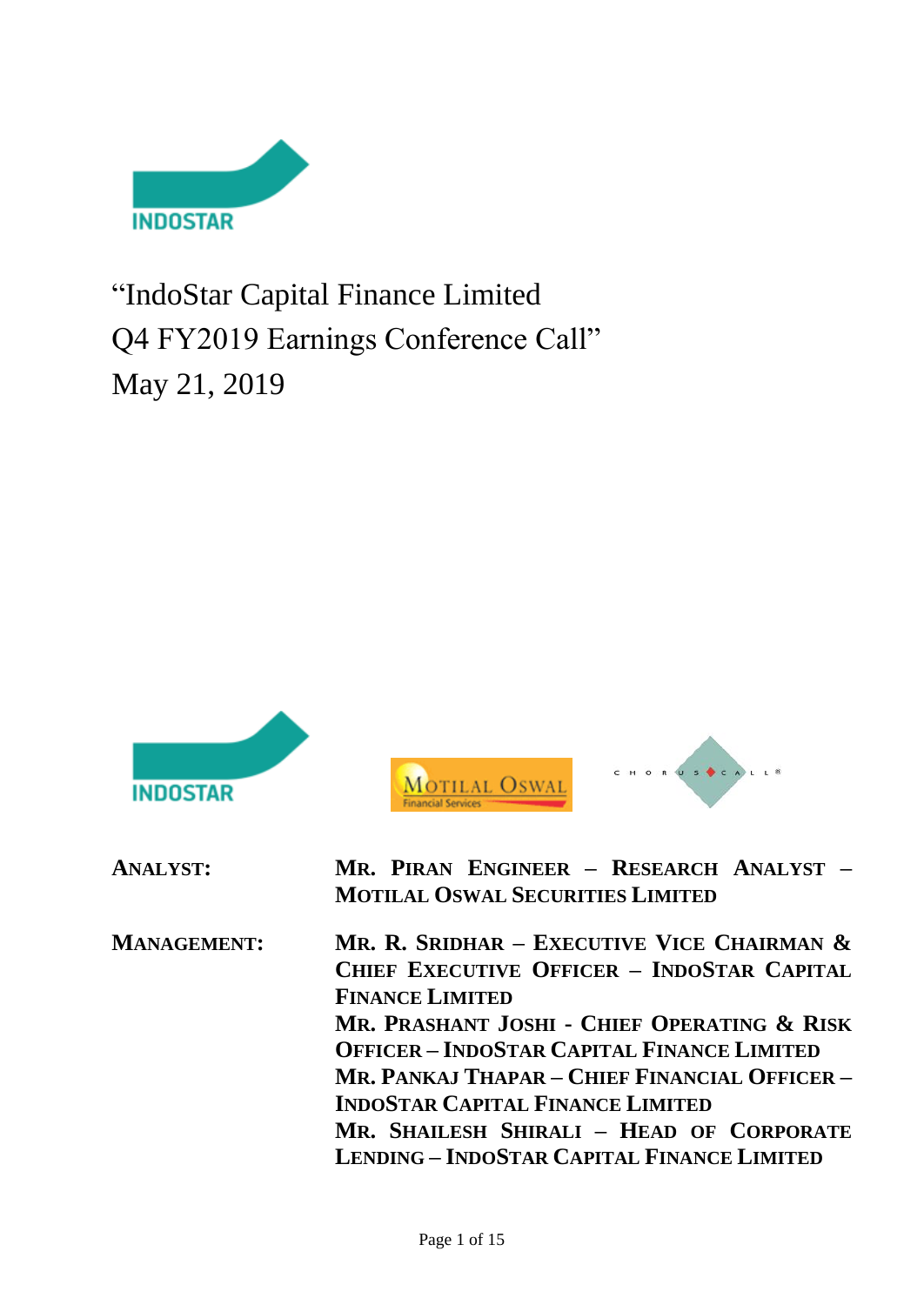

- **Moderator:** Ladies and gentlemen, good day and welcome to the IndoStar Capital Finance Earnings Conference Call, hosted by Motilal Oswal Financial Services Limited. As a reminder, all participant lines will be in the listen-only mode and there will be an opportunity for you to ask questions after the presentation concludes. Should you need assistance during the conference call, please signal an operator by pressing "\*" then "0" on your touchtone phone. Please note that this conference is being recorded. I now hand the conference over to Mr. Piran Engineer from Motilal Oswal. Thank you and over to you Sir!
- **Piran Engineer:** Thank you all for joining this call with us. We have the entire management team of IndoStar on the call. I request them to take us through the highlights of the quarter post which we can open the floor for Q&A. Over to you Sir!
- **R. Sridhar:** Good afternoon. I am Sridhar. We had a strong quarter Q4 FY19 following a very difficult Q3. Overall, we had a good financial year starting with our IPO and listing in the beginning of the financial year and ending with an acquisition of CV financing business of India Infoline (IIFL).

Despite difficult liquidity conditions, we have been able to grow our full year disbursements by 20%. We were initially planning for Rs 500-600 Crores of disbursement on an average per month and we are happy to note that at the end of the financial year, we have been able to disburse around Rs 6500 Crores as against Rs 5400 Crores in FY2018. Out of this ¬Rs 3400 crores is on account of corporate lending and around Rs 3100 Crores on account of retail loans. AUM has grown around 33% and with the acquisition of IIFL portfolio, which is around 3500 Crores, our AUM has grown around 90% over FY18. Total AUM (including on and off-balance sheet) stood at Rs. 11700 crore.

The liquidity continues to be okay for us. We have been able to raise resources even during a difficult quarter Q3 and Q4. We have raised around Rs 1200 Crores and Rs 1500 Crores respectively. We have also had large pre-payments from our corporate borrowers, so all these have helped us maintain our disbursements during this tough period.

The asset quality continues to remain strong. We have gross NPLs of 0.7%, net NPL of 0.5% and with the inclusion of IIFL, ratios have moved up. That said, we have credit protection for the acquired portfolio.

Growth potential for IndoStar is good and with the acquisition of the IIFL business, our branch network has increased from 161 to 322, covering about 18 states. We have predominantly been present in south and now we have a pan-India network. We have about 139 branches in South, around 86 in West, 93 in North and 4 in East. We think a network of 322 branches is a good base and will help take our vehicle finance business to the next level. We have been lending on an average around Rs 150 Crores and hope to move this to Rs 400 crores per month with the addition of these branches and the team from IIFL of 1079 people. We believe with this platform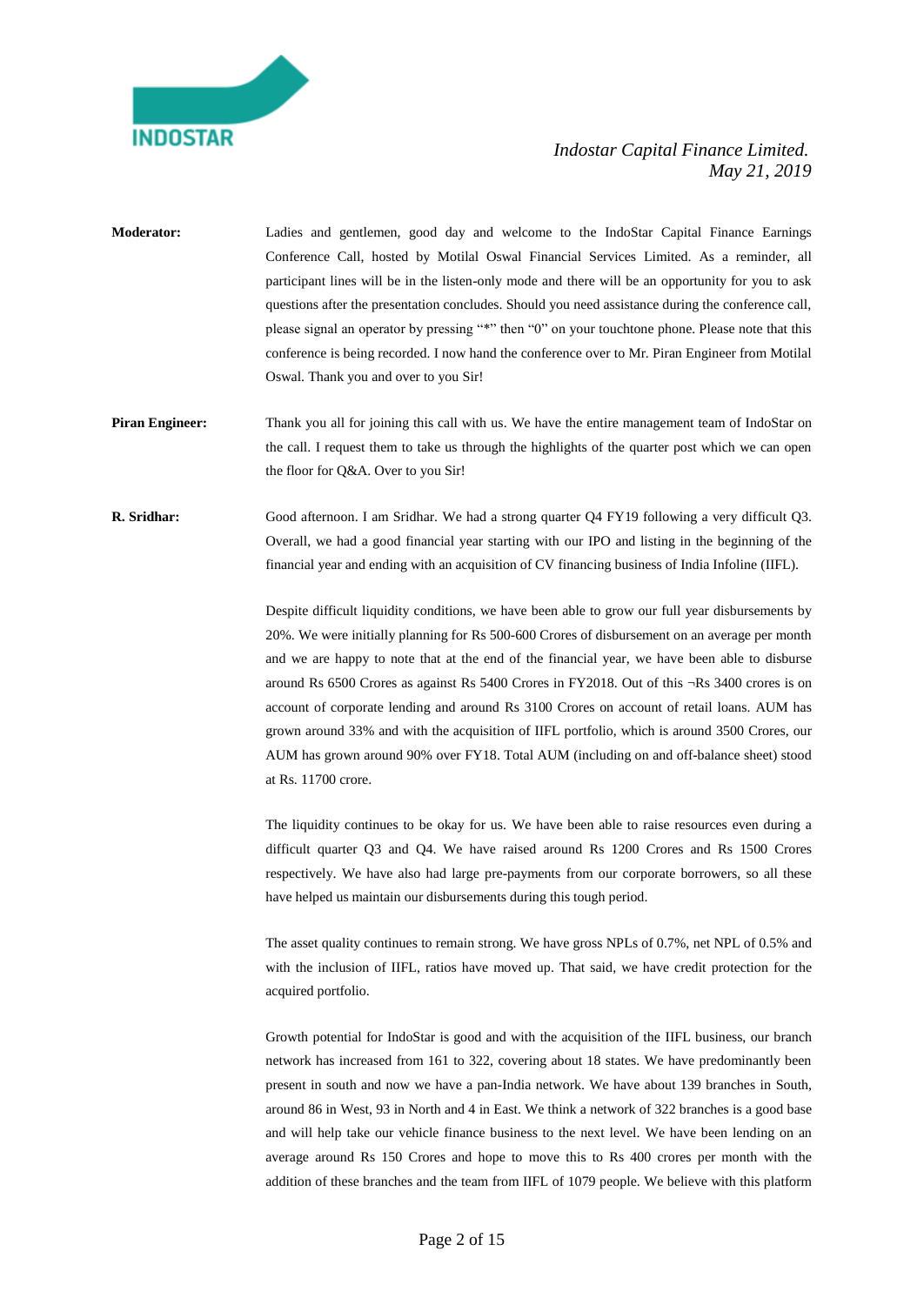

we can now compete with the giants in the industry. We are hopeful that our disbursements per month will catch up quickly to 400 Crores per month as we are predicting.

I am also happy to announce that during Q4, our vehicle finance and affordable home finance business turned profitable. They have absorbed all the upfront investments and have turned profitable in quick time. We had committed that it could take about 15 months for us to breakeven and we have done so in the committed time period. Today all our businesses are profit accretive and the business which we have acquired from IIFL is also profit accretive.

We believe FY20 should be a great year for us. With the acquisition consummated, we are hoping to grow disbursements by around 25% to 30%. On the resources front, we are executing a strategy of mixing both traditional funding lines from the banks as well as organizing off-balance sheet funding to meet the disbursement targets that we have envisaged.

With these preliminary words, I now open the forum for questions.

**Moderator:** Thank you very much. Ladies and gentlemen, we will now begin the question and answer session. The first question is from the line of Subhranshu Mishra from BOB Capital Markets. Please go ahead.

- **Subhranshu Mishra:** Thank you for the opportunity and congratulations on the good set of numbers. Sir, the first thing I wanted to understand is what are the factors that you think will lead to the used CV demand being strong across the industry and then in specific for you, if you could explain me both the things? That is my first question.
- **R. Sridhar:** The commercial vehicle industry, is a fragmented industry dominated by small road transport operators. We have strategically focused on lending to small operators who have about few vehicles, two or three. In this segment, we compete directly with Cholamandalam Finance and our focus is on lending for used vehicles. The used vehicle financing business is very critical to the fortunes of new vehicle purchases and the associated financing for the same, a fact that unfortunately vehicle manufacturers have not been able to understand. Vehicle manufacturers (OEMs) have focused only on new vehicles without creating an ecosystem for pre-owned or used vehicles. While such an ecosystem exists for all other products eg. consumer durables or car , same is absent in the commercial vehicles industry. Shriram Transport Finance realized this gap and took initiative and over the last few years has created an ecosystem. My personal experience of having addressed the need for financing pre-owned vehicles and also creating an ecosystem for used vehicles has helped me develop expertise in this domain. The used vehicle financing business is a specialized business which none of the big companies have been able to build with the exception of Shriram. At IndoStar, I am leveraging my experience and we are making a foray into the domain of financing used vehicles. There is an estimated population of seven-eight million vehicles with an age vintage of between five and twelve years. In this segment organized finance penetration is under 50% creating a large gap for organized players that understand the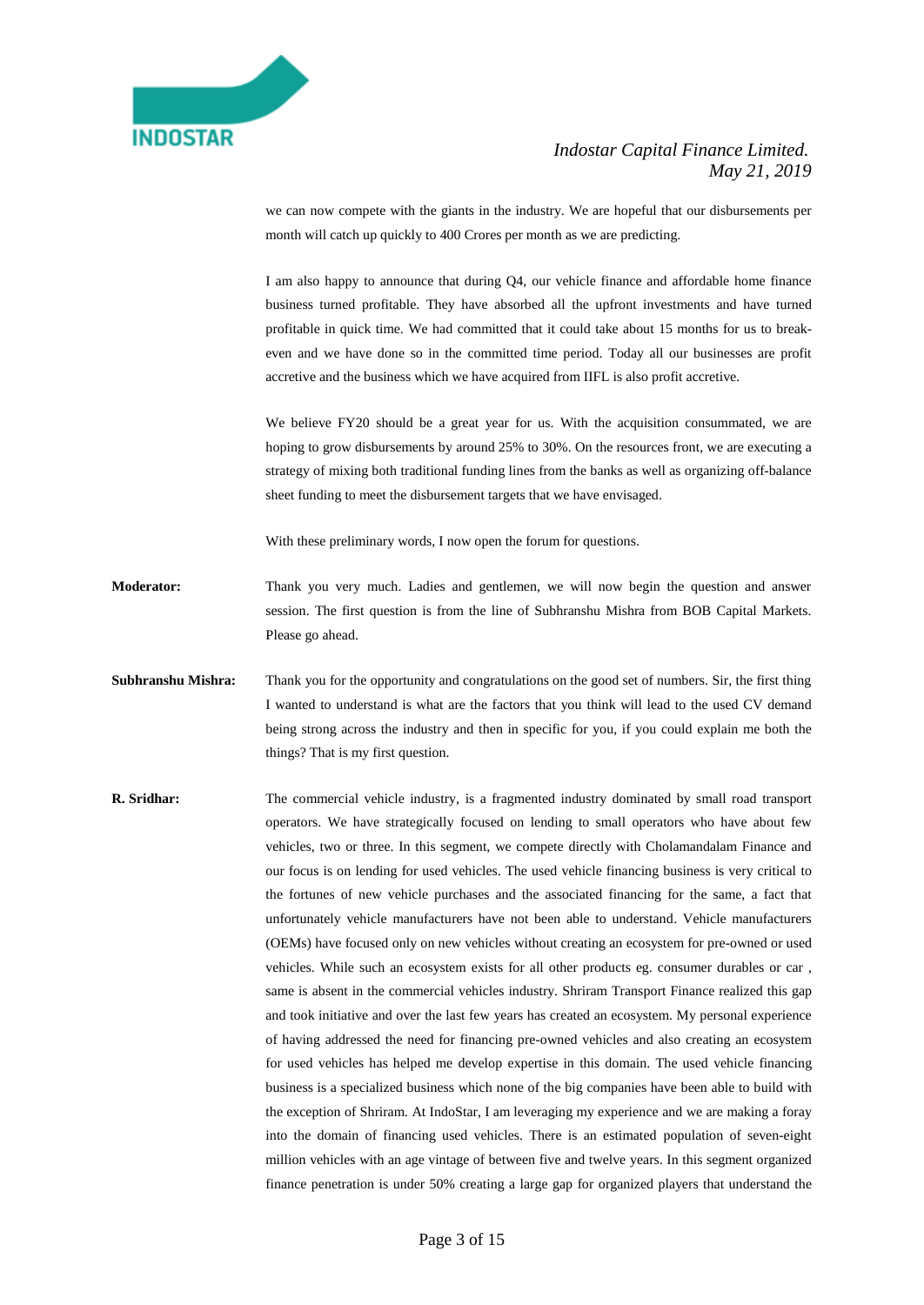

domain. Further, I don't foresee see any new entrants that are planning a foray in a big way to fund these small operators. We have carefully strategized and built a good management team with strong domain expertise in lending, collections and customer service. All these factors give me confidence to state that IndoStar has the potential to leverage the opportunities in the CV financing business in a big way over the next three to five years.

**Subhranshu Mishra:** Right Sir and my second question is with respect to your yield Sir. Your yields have come off sequentially, so just want to understand one is the outlook and also any kind of extensions that you are giving in the loan tenure or any kind of IRR cuts you have taken or any kind of LTV changes you have done in this particular quarter and if these things are going to extend into fiscal 2020?

**R. Sridhar:** If you exclude IIFL, margins are around 7.5-7.6%. There is no dilution in the yield.

Subhranshu Mishra: So how do we look at yields going forward Sir, will they sustain?

**R. Sridhar:** Our lending mix is tilted towards used vehicles at around 70%. Blended yield (including used and new vehicles) is between 16-17%. IIFL's historical portfolio mix has a slightly higher tilt towards new vehicles which reduces their blended yields. Going forward, Incremental portfolio will be aligned to our credit policy and processes, and yields consequently would move towards 16-17%.

**Subhranshu Mishra:** So you think that going forward in fiscal 2020, you will have blended yields of 16-17%% for CV?

- **R. Sridhar:** Vehicle finance yields should be around that range
- **Subhranshu Mishra:** Right Sir, and what about the other businesses Sir?
- **R. Sridhar:** The SME as well as the affordable home finance have margins around the 5% range which we expect to sustain.
- **Subhranshu Mishra:** My last question is with regards to your outlook or your guidance one is on your leverage, your consolidated leverage and your cost to income going forward Sir?
- **R. Sridhar:** Our consolidated leverage is three times now. We have enough head room for growth.
- **Subhranshu Mishra:** So how do we look at it Sir, if we have to model for it in fiscal 2020, how do we look at your leverage?
- **R. Sridhar:** At present, our Tier 1 capital comprises networth. We do not have any borrowings as Tier 2 capital either. Further, in light of constrained liquidity at present, our focus on leveraging off-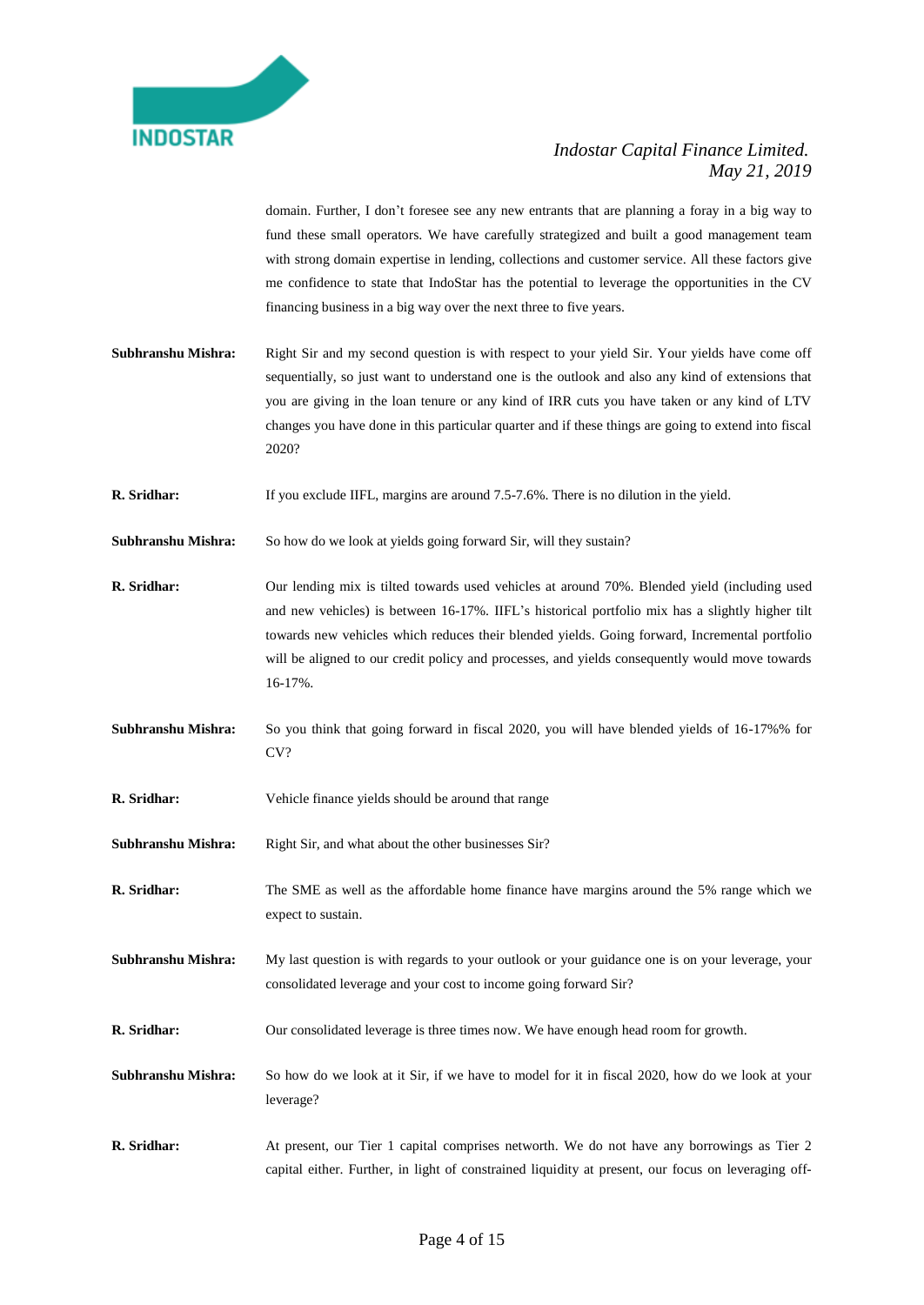

balance sheet opportunities will keep capital consumption low and help postpone any incremental requirements for equity capital. At present, we don't anticipate any equity requirements until FY21.

**Subhranshu Mishra:** My last question is not answered, the outlook on cost to income?

**R. Sridhar:** Cost to income has been coming down. It has now reached 37%. With improving operating leverage, we see it coming down further and settling in a range of 25-30% over the next few years.

**Subhranshu Mishra:** In FY2020?

**R. Sridhar:** FY21.

**Subhranshu Mishra:** Thank you.

**Moderator:** Thank you. The next question is from the line of Amyn Pirani from Deutsche Bank. Please go ahead.

Amyn Pirani: Good afternoon Sir. Thanks for the opportunity. Sir I wanted to ask you that based on your experience does the used CV market grow faster when the new CV is in a downturn or do they move in line, because as of now it seems that we may have some pre-buy in the new CV market this year, but FY2021 looks like to be a year of decline, so in your opinion does the used do better in such years or is it completely in line with new?

**R. Sridhar:** Used vehicles are always in demand. Demand tends to pick up when new vehicle sales are higher. Having said this, even if new vehicle sales drop or plateau, transactions in the used vehicles keep happening. Unless you have a big recession, or if GDP is affected by natural calamities, we are unlikely to witness a recession in sales of used vehicles. During my career, I have not witnessed a big recession in the CV industry. The industry is cyclical. When the going is good, large amounts of trucks are bought, which creates larger tonnage capacity and which in turn hits freight rates giving rise to a lull. Every three, four or five years this cycle keeps playing out, but in this down and up cycles, the used vehicle demand has consistently remained the same because used vehicles change hands from one to another and it does not create capacity. So it does not create any pressure on freight rates. Used vehicles is one of the best businesses which has good yields and the only thing is you should understand the business and should have the courage to withstand the cyclical challenges. The business is very tough for new players as it is more relationship based and that is why there are not many companies in this industry. So, we feel we have a great opportunity to fill the vacuum. We started our business about a year back and in 15 months we have 322 branches, Rs 5000 Crores of portfolio and 2000 people, which is a record. So, with this kind of a platform, we can become a sizeable player in the next few years.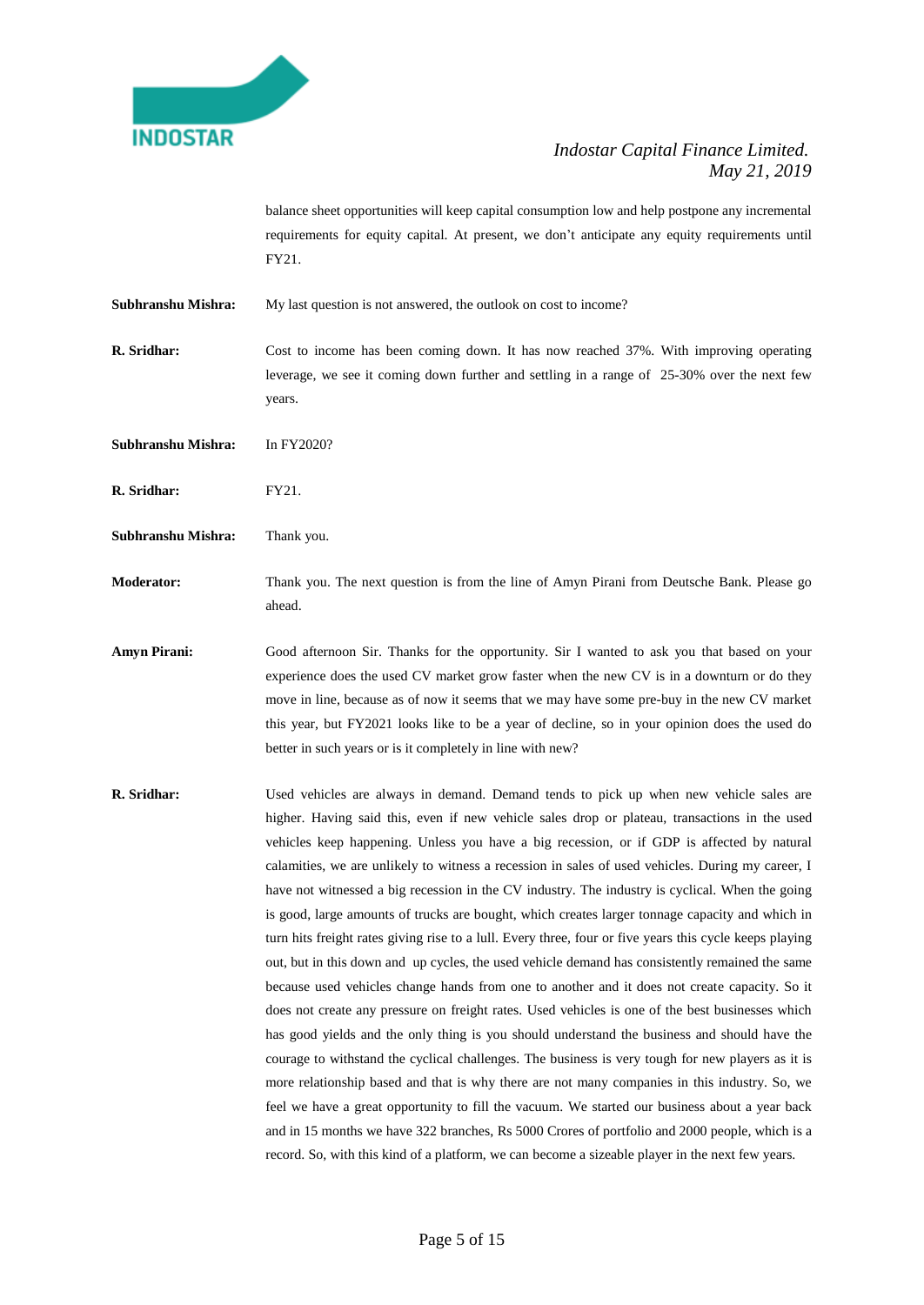

- Amyn Pirani: That is quite impressive. Sir, secondly, on a related note, you know with the BS6 coming in, the other worry is that you know the price of new CVs will go up significantly, so again you know from the point of view of used CV, does it mean that the prices of used CVs could also firm up or it is completely unrelated?
- **R. Sridhar:** Prices of used vehicles are indexed to new vehicles. If new vehicle prices rise it will have an impact on used vehicles as well.
- Amyn Pirani: Sir, lastly obviously you know your numbers continue to be quite impressive, but going forward into this year, the economic indicators do not seem to suggest a very strong outlook, so are you seeing any pressure from your customers, or you feel that as of now things are continuing to be very smooth on the ground?
- **R. Sridhar:** We have not seen any pressure on the ground and the last two quarters for us and for the industry had been very tough. Given these circumstances, we have been able to perform well. We are confident and with lot of changes happening we are very positive about the future and believe we are well placed to take advantage of this situation.
- **Amyn Pirani:** Thanks for the opportunity Sir. I will come back in the queue.
- **Moderator:** Thank you. The next question is from the line of Dipen Sheth from HDFC Securities. Please go ahead.
- **Dipen Sheth:** Thanks for the opportunity. Sir, I have two questions; You acquired 160 odd branches from IIFL vehicle finance business, I remember at the time of acquiring these branches, if my memory serves me right, the deal was that while you will acquire the portfolio, but on the branches, you have an option to retain and not retain, right. So is there any clarity on how many you are likely to retain?
- **R. Sridhar:** Yes. The acquisition came with 161 branches and we need to maintain presence in these locations as there are live portfolios and we need to service the customers there. We have collection responsibilities too. In the branch network, there are shared branches. Until we upgrade to our own branches, we have a transition services agreement which gives us right to use their offices for 12 months. However, we are confident that in the next three months, we will have our own offices and we will shift in due course. This is not likely to cause any impact on our locational presence.
- **Dipen Sheth:** Yes, the count is not going to come down, but you might shift out of a particular address and shift to within the same town or city nearby somewhere?
- **R. Sridhar:** Yes office addresses and locations might change.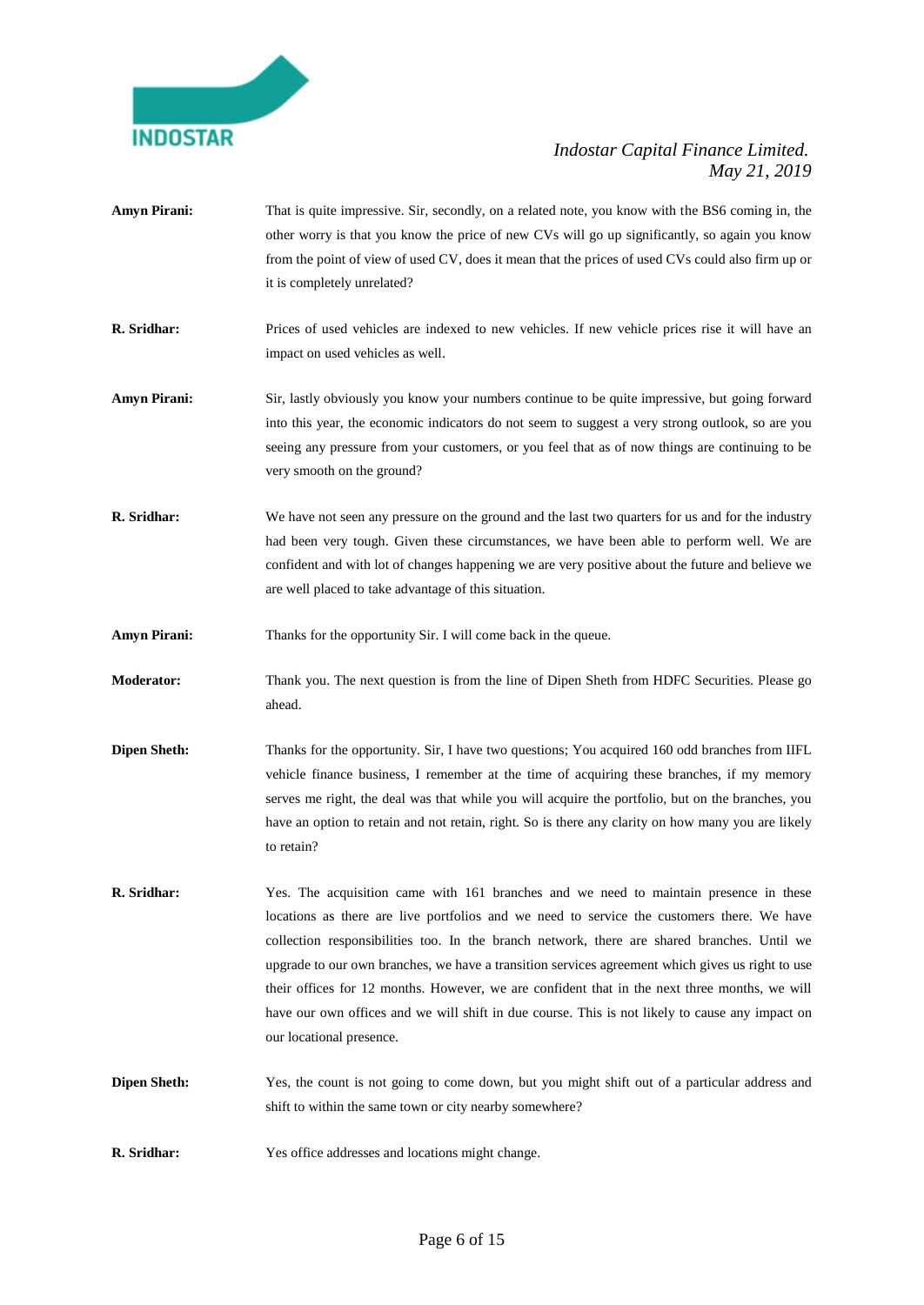

- **Dipen Sheth:** The footprint does not change, as simple as that. I would gather that barring a few exceptions, you are likely to also retain all employees?
- **R. Sridhar:** We are not asking anyone to go. We have retained all the employees from IIFL. Having said this, normal attrition will take place over time.
- **Dipen Sheth:** I am just looking for potential sources of unplanned trouble, which is why you know, I am a little bit of a devil's advocate here. Second question Sir, we have charged or capitalized about Rs.3 odd billion as goodwill on the acquisition of the vehicles and portfolio from IIFL, so I do not know how the Indian Accounting Standards work here? I guess this would come under 38 or something, I am not a chartered accountant, but this is just an accountant friend who is guiding me here, so are you going to test this for impairment or are you going to write it off over a period of time or how does this work now. Are you just going to carry this asset as it is on your balance sheet for all time to come?
- **Pankaj Thapar:** This is Pankaj Thapar. Under Ind AS rules, which are now applicable to NBFCs, goodwill is a permanent presence on our balance sheet once it is created. The concept of write-off which was something that would be done under I-GAAP is no longer appropriate. So, therefore on an annual basis, this will be tested for impairment and if there are no indicators of impairment, the goodwill continues then.
- **Dipen Sheth:** Then you will not charge it or charge anything to P&L unless you find that there is reason to look at some material impairment. Obviously right now there is absolutely no indication that any such impairment is visible. In fact if there is anything this business is adding to our longer term prospects?
- **Pankaj Thapar:** We see zero possibility of that happening.
- **Dipen Sheth:** Absolutely, I am completely with you on that. Okay, thanks Pankaj that will be all.
- **Moderator:** Thank you. The next question is from the line of Rajit Aggarwal, an individual investor. Please go ahead.
- **Rajit Aggarwal:** Good afternoon Sir. A couple of news items that came up and I would like you to throw some light on those. One was related to the acquisition, the acquisition of stressed assets by the name of BMM Ispat. One is the specific detail as to the amount, the tenure etc., and the other is the strategy behind doing this, is this going to be a something which IndoStar is going to take up often going forward as investing in stressed assets?
- **Shailesh Shirali:** BMM was the first of hopefully many deals to come in this space, but we will go for stressed assets or high yield deals like these only if we have a strategic partner with us. So in this case there is a strategic partner, there is a backstop from the strategic partner and it is a pretty highly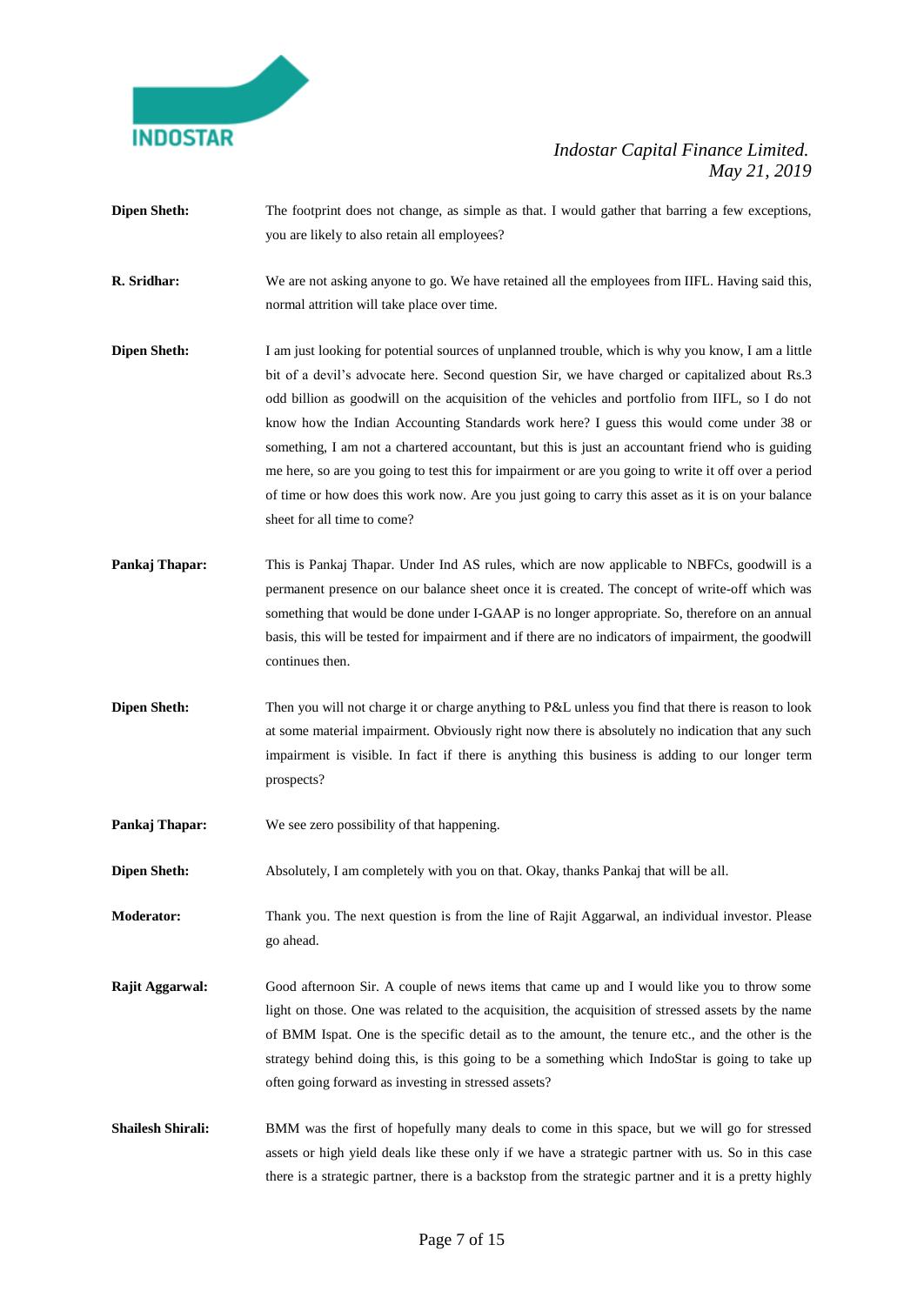

rated company and so we are not taking standalone risk of the stressed asset. Our disbursement was pretty high in the last quarter almost Rs 600 odd Crores but we have sold out around Rs300 odd, so we kept the balance on our books.

- **Rajit Aggarwal:** The buyer is, it is Edelweiss only or is some other buyer is there?
- **Shailesh Shirali:** Only Edelweiss.
- **Rajit Aggarwal:** Only Edelweiss and their total transaction size was 900 Crores if I am right?
- **Shailesh Shirali:** Yes around that range
- **Rajit Aggarwal:** Okay and this is five years, seven years kind of asset?
- **Shailesh Shirali:** The door to door maturity of the loans is what it is, but we will be out in 18 months.
- **Rajit Aggarwal:** So that is an exit assured by Edelweiss?
- **Shailesh Shirali:** Yes.

**Rajit Aggarwal:** Okay, the next news item which came up recently was there was a piece which said Everstone cannot exit IndoStar for the next 2.5 years or something like that, I could not read up the whole article because it was a paid one, so what was the genesis of this and if there is any repercussion on IndoStar's operations going forward?

**Pankaj Thapar:** The article you referred to, it came in the last two weeks or so. It relates to the offer for sale that was done as part of the IPO last year. IndoStar holding company, IndoStar Capital Mauritius, which is where Everstone has invested from, was to receive proceeds from the offer for sale. Even though it is a Mauritius Company the tax department required a TDS deduction to be made by us before we paid the sale proceeds. Everstone went to court against this judgment of the tax office that as a Mauritius company there should have been zero TDS. That case was decided in favor of Everstone, but the judge said pending the final assessment of this which may take whatever time it will Everstone should provide equity shares to the value of Rs.200 Crores till the matter is disposed off. So that company has offered an undertaking to the High Court against which they are expected to receive a release order from the tax department. There is separately from this as a promoter IndoStar Capital is obliged to lock in requirements in accordance with SEBI regulations where 20% of post issue capital has to be locked in for three years that 20% of post issue capital would be about 1.9 Crores shares which will need to be locked in for three years from May 2018 onwards.

**Rajit Aggarwal:** So going forward there should not be much of an impact on raising equity through offer for sale or whatever right issue or anything else?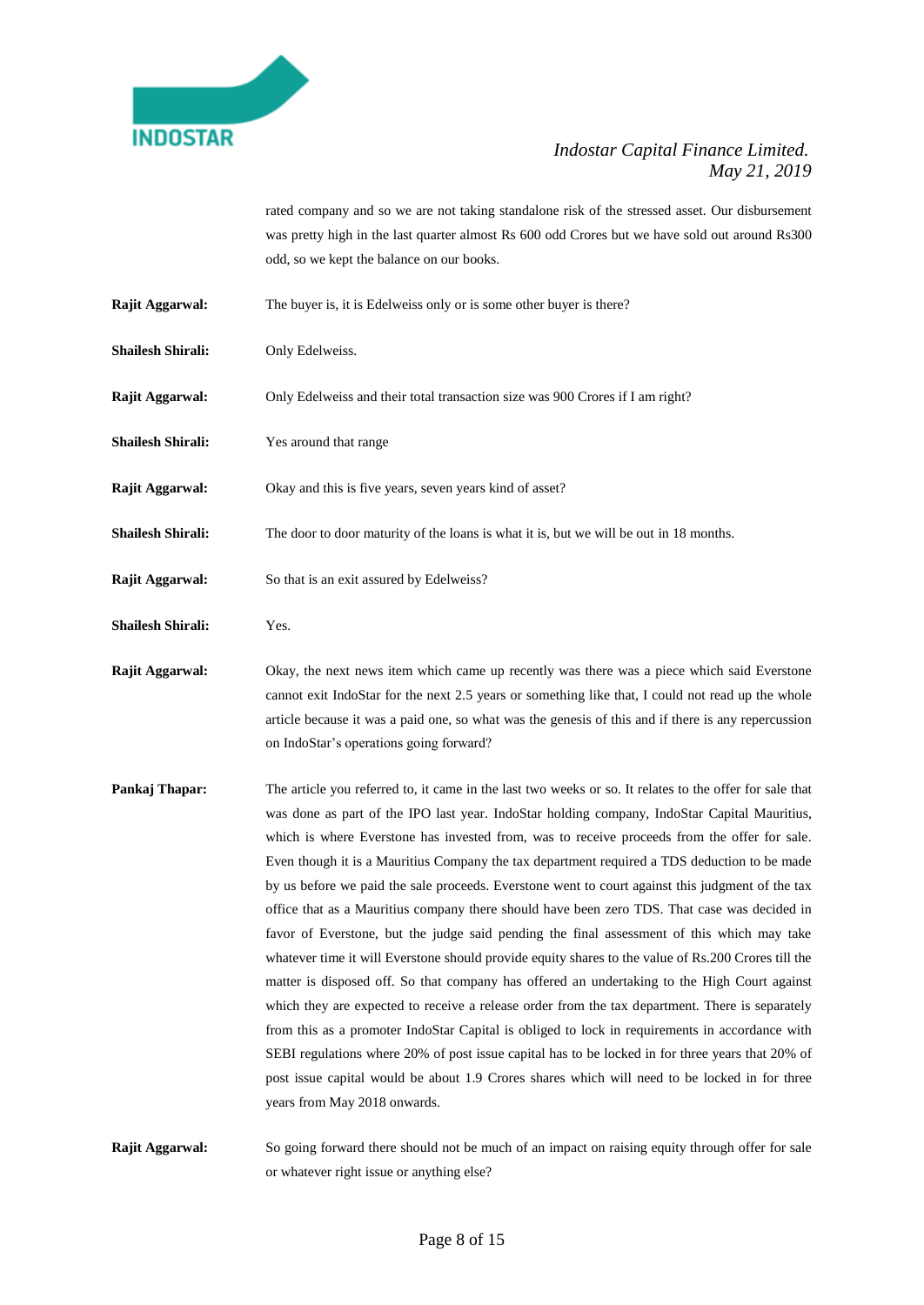

- **Pankaj Thapar:** Sridhar mentioned in relation to an earlier question, we do not see the need for raising any equity at least till FY2021, therefore at this stage, we do not see the need for anything to be raised by equity, but if there is a transfer restriction on them by voluntary agreement to the courts or anything, that should not affect our ability to issue more capital. That will be fresh money coming in if and when we need it, which is to our mind at least two years away.
- **Rajit Aggarwal:** Alright, thank you Sir.
- **Moderator:** Thank you. The next question is from the line of Vikas Garg from L&T Mutual Fund. Please go ahead.
- **Vikas Garg:** Thanks for taking my question. My question is partly answered in the earlier response to your question when it was indicated that the corporate disbursement in the Q4 was way too high at Rs 1100 Crores plus kind of a number. So my question on that is that when you are saying that there could be some various opportunities to buy over the stressed assets and for that you would be looking for kind of a strategic partner already, so is it something which has been already worked with Edelweiss with whom you have done the first deal and many more to come along with the same partner?
- **Shailesh Shirali:** Sorry, first of all Edelweiss was not the strategic partner here. We sold down a part of the exposure to Edelweiss, so strategic partner will be case to case. When I mentioned strategic partner, I meant if we are investing in a steel company, we would be representing a firm that has interests in the same industry.
- **Vikas Garg:** Yes, you were responding to my question Sir, which kind of opportunities and who would be the strategic partner of if something else has already been worked with Edelweiss as a strategic partner going forward?
- **Shailesh Shirali:** Edelweiss is not a strategic partner; in this case we worked with Edelweiss on the deal and we sold down part of the debt to them. Strategic partner will be the manufacturing company major with whom we are working on acquiring the company. So, for each case, the strategic partner will be different.
- **Vikas Garg:** So will it be right to assume that some of the companies where they do the same business in their ARC kind of a setup you know, where they would buy their stressed assets and keep it there and house for quite sometime, is it the same kind of an activity that would be done over here going forward to some extent?
- **Shailesh Shirali:** It will not be identical to ARC. As I said we will work on such deals only if we have a strategic partner with us from whom we have an assured take out.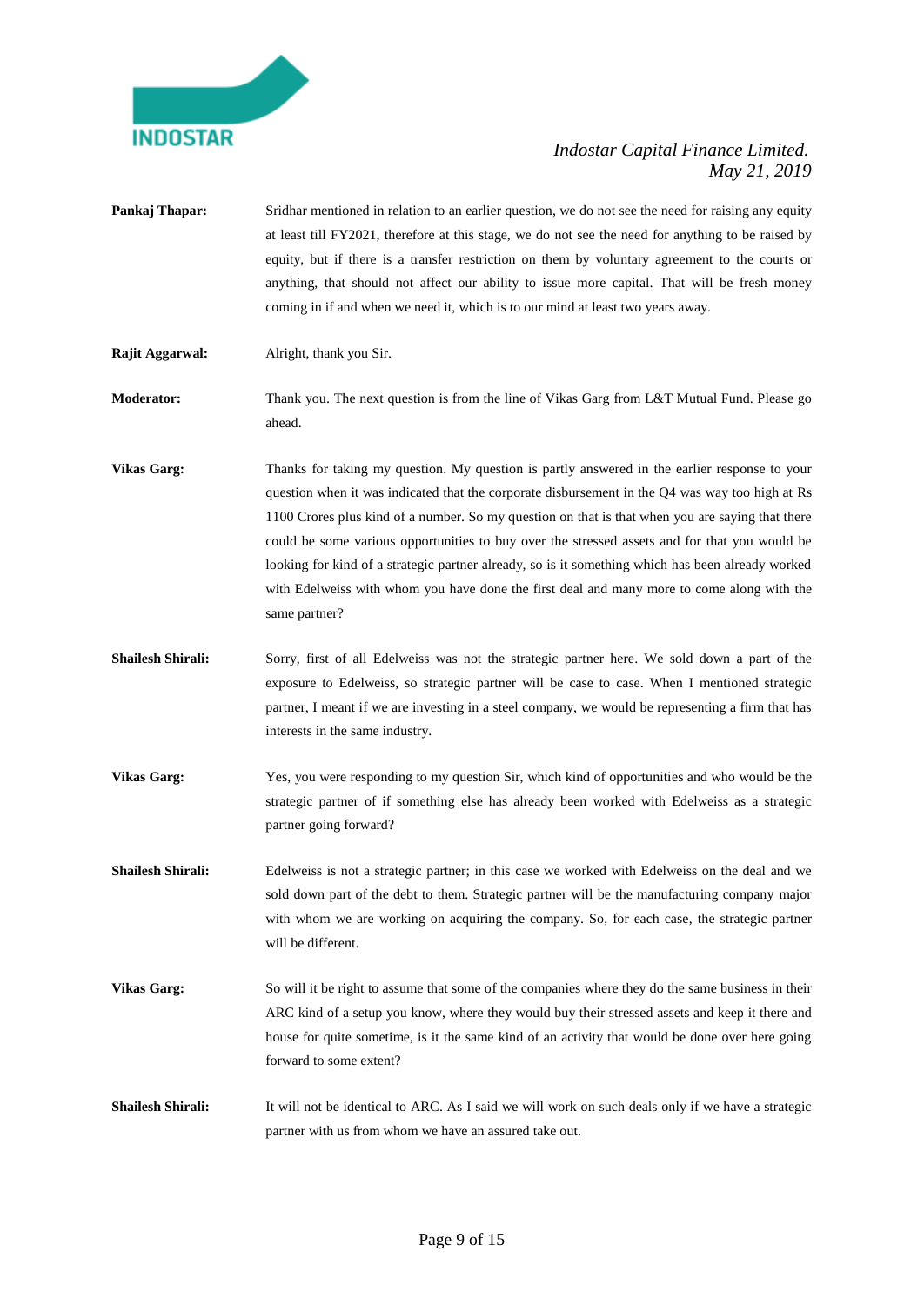

**Vikas Garg:** These would be the NPAs to begin with. There would be the stressed assets where no cash flows may be coming in the beginning itself and they could be a moratorium possibly short or long depending upon the asset class and all, but there could be a moratorium given then your upside would be completely linked to whether you are able to resolve the stressed asset or not? **Shailesh Shirali:** Yes, but as I said, we will have an assured takeout at an assured IRR, so we are not bothered about the cash flow of this stressed assets, but in case of BMM Ispat itself, it is generating cash flow and the EBITDA is enough to take us out. **Vikas Garg:** Also Sir, what is the kind of scale that we are possibly talking about in this line of business, let us say over next one year, what kind of a scale are we going to buildup? **Shailesh Shirali:** It is opportunistic and you know we are very conservative, we are not even focused, so if we get good deals and good yield, we will do it, otherwise there are no hard and fast rules that we have to allocate a certain amount. **Vikas Garg:** Just one last more observation in the question related to that, looking at the breakup of corporate loan book between real estate and non-real estate, it looks like the real estate has gone up by almost Rs 300-350 Crores during the last quarter. Any opportunity that we are looking in terms of acquiring their stressed assets on the real estate front as well? **Shailesh Shirali:** No. **Vikas Garg:** It is a part of our normal lending that we have been doing mostly to the residential projects? **Shailesh Shirali:** Yes. **Vikas Garg:** Any insight that you can share going forward as you focus more and more on the retail side, what would be the proportion of the real estate oriented corporate loan book, lets say over next one year and two years also? **R. Sridhar:** We are now 31:69 (Corporate: Retail); Within the corporate piece, real estate loans would make up around 20%. I foresee that in the next one or two years share of real estate loans would go below 10%. **Moderator:** Thank you Mr. Garg. May I request you to join the question queue for any followups as there are several participants waiting for their turn? Thank you. The next question is from the line of Rajnesh Mehan, an individual investor. Please go ahead. **Rajnesh Mehan:** Actually I had a question regarding the acquisition and the IIFL book, Your overall NPAs, your gross as well as net has gone up because of this acquisition, so what do you see going forward,

you know in 2020 and 2021?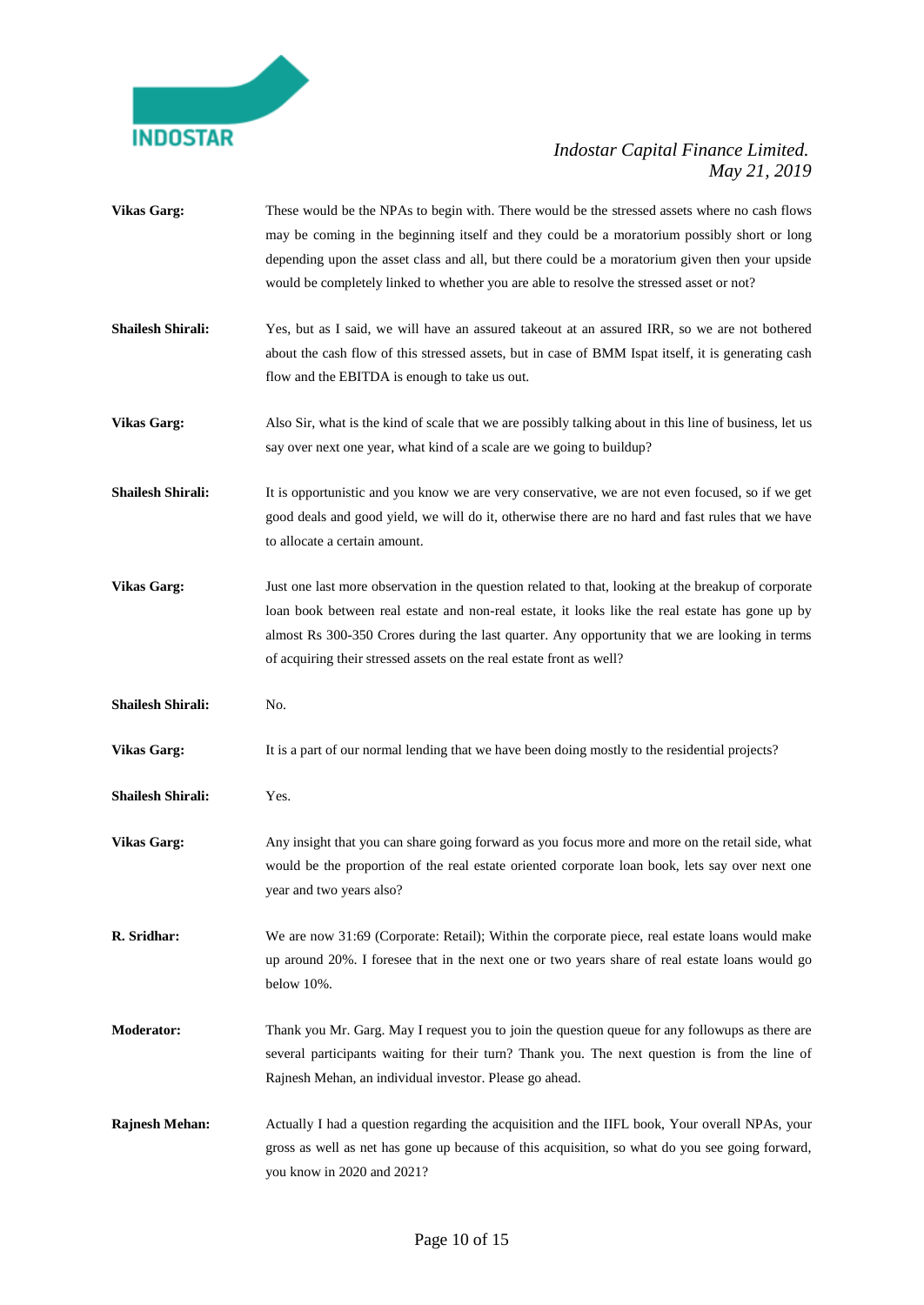

| R. Sridhar:            | With regards to the acquisition, we have some protection. We have structured the transaction in<br>such a way that, we have given a value (i.e. a goodwill) to the seller and we have netted off the<br>estimated credit loss ascertained by CRISIL. CRISIL has valued this business, and estimated<br>likely credit loss on the portfolio which has been netted off. To that extent, we do not have to<br>provide anything or write off anything. We are confident that looking into the credit track record<br>of this portfolio, this protection which has been given in the form of cash is sufficient to meet any<br>negative eventuality. Hence, we think there will be no need for any provisions. Having acquired<br>the assets on our balance sheet, we have to reflect the NPA numbers as well, which in turn has<br>pushed up aggregate NPAs to 2.6%. |
|------------------------|------------------------------------------------------------------------------------------------------------------------------------------------------------------------------------------------------------------------------------------------------------------------------------------------------------------------------------------------------------------------------------------------------------------------------------------------------------------------------------------------------------------------------------------------------------------------------------------------------------------------------------------------------------------------------------------------------------------------------------------------------------------------------------------------------------------------------------------------------------------|
| <b>Rajnesh Mehan:</b>  | So what are your expectations for FY20-21?                                                                                                                                                                                                                                                                                                                                                                                                                                                                                                                                                                                                                                                                                                                                                                                                                       |
| R. Sridhar:            | We have just acquired the business. It is too early for us to comment on that, but the broader<br>point that I can offer relates to the loss protection which IIFL has provided is sufficient for us till<br>the acquired portfolio runs down.                                                                                                                                                                                                                                                                                                                                                                                                                                                                                                                                                                                                                   |
| <b>Rajnesh Mehan:</b>  | Regarding these branches, are you planning to shut any branches from the acquisition, do you<br>have branches at the same location or something like that?                                                                                                                                                                                                                                                                                                                                                                                                                                                                                                                                                                                                                                                                                                       |
| R. Sridhar:            | No. We will maintain our presence in all locations. However, if a certain branch is not up to our<br>standard, we will move to a different address. A lot of the erstwhile branches were shared offices<br>and hence we would open new offices and shift our personnel there. We are hoping in the next<br>100 days, we should be able to complete this transition.                                                                                                                                                                                                                                                                                                                                                                                                                                                                                              |
| <b>Rajnesh Mehan:</b>  | So you said that you can use that office only for one year?                                                                                                                                                                                                                                                                                                                                                                                                                                                                                                                                                                                                                                                                                                                                                                                                      |
| R. Sridhar:            | We have an arrangement with them for using their offices for 12 months, but we will move them<br>within 100 days.                                                                                                                                                                                                                                                                                                                                                                                                                                                                                                                                                                                                                                                                                                                                                |
| <b>Rajnesh Mehan:</b>  | So you will shift all the offices within 100 days?                                                                                                                                                                                                                                                                                                                                                                                                                                                                                                                                                                                                                                                                                                                                                                                                               |
| R. Sridhar:            | Correct.                                                                                                                                                                                                                                                                                                                                                                                                                                                                                                                                                                                                                                                                                                                                                                                                                                                         |
| <b>Rajnesh Mehan:</b>  | Okay, that is it. Thank you.                                                                                                                                                                                                                                                                                                                                                                                                                                                                                                                                                                                                                                                                                                                                                                                                                                     |
| <b>Moderator:</b>      | Thank you. The next question is from the line of Gopinath Reddy from PNR Advisors. Please go<br>ahead.                                                                                                                                                                                                                                                                                                                                                                                                                                                                                                                                                                                                                                                                                                                                                           |
| <b>Gopinath Reddy:</b> | Sir, my question is regarding the IIFL book. The branch setup usually when you were with<br>Shriram, the way you have built the branch network is most of the branch people will be aware of<br>the local area where they are working. They will know the customer well and that is how it was<br>working. I am sure you might have built the same way in IndoStar as well. When it comes to                                                                                                                                                                                                                                                                                                                                                                                                                                                                     |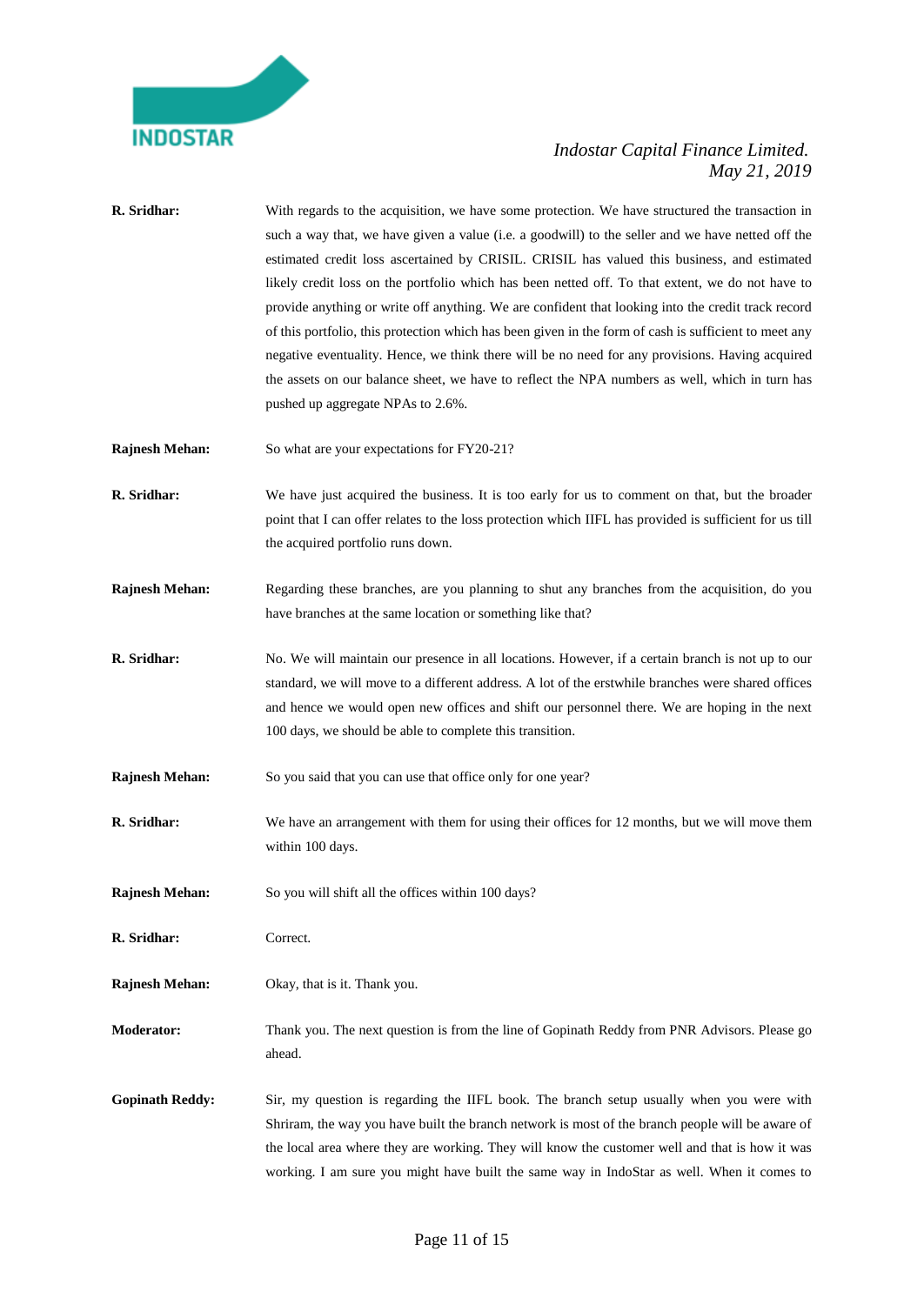

IIFL branch network, is that criteria fulfilled and are you happy with the human resources and their local area expertise?

- **R.** Sridhar: Of course. All the people who we have taken over (from IIFL) have also worked in the same industry for a long time. For example, the business head was in GE Capital, Magma Finance, so he has worked for more than 25 years in the CV industry. So, similarly the other team members 1000 odd people, have spent a lot of time in this space and their respective locations. No player can execute a CV financing business without having customer relationships, understanding the geography and the asset. So, the team from IIFL is not in any way different from ours. Unfortunately, the promoters felt that they do not want to exist in that business and that is why the business was sold to us. Let me assure you, the quality of the team, branch footprint, and portfolio quality is good.
- **Gopinath Reddy:** You mean to say even they have recruited people from the local areas where they are working as of now?
- **R. Sridhar:** Correct.
- Gopinath Reddy: Okay, the worry is a lot of companies tried and could not deal with Shriram, so just wanted to make sure that you are?
- **R. Sridhar:** You are absolutely right, but the other players in the industry have also followed the leader and built similar businesses.

**Gopinath Reddy:** Okay, that is it from my side. Thank you very much.

**Moderator:** Thank you. The next question is from the line of Manjeet Buaria from Solidarity Investment Advisors. Please go ahead.

**Manjeet Buaria:** Thanks for taking my question. I just have two questions. One was specific to your real estate book. I just wanted to understand what is the underlying there I have never spoken to you before and second I just wanted your perspective on the overall real estate lending space as to how you are looking at it, because there has been quite some concerns around this over the last few months which has come up? These two are from my end, thank you.

**Shailesh Shirali:** Well to answer it in two parts. I will take your second question first. The way we go about our real estate lending is that we have identified 10 to 15 developers with whom we want to do business; most of them are Mumbai based. There are a couple in Bangalore, a couple in Chennai, but we are very selective on whom we work with. The portfolio you see now may be very close to the peak real estate portfolio we will have, because these are the relationships we would want to work with. We do not want to add to these names. So, Rs 2500-3000 Crores will be the size of the real estate book for us. Within that, we focus on residential projects and non-luxury segments.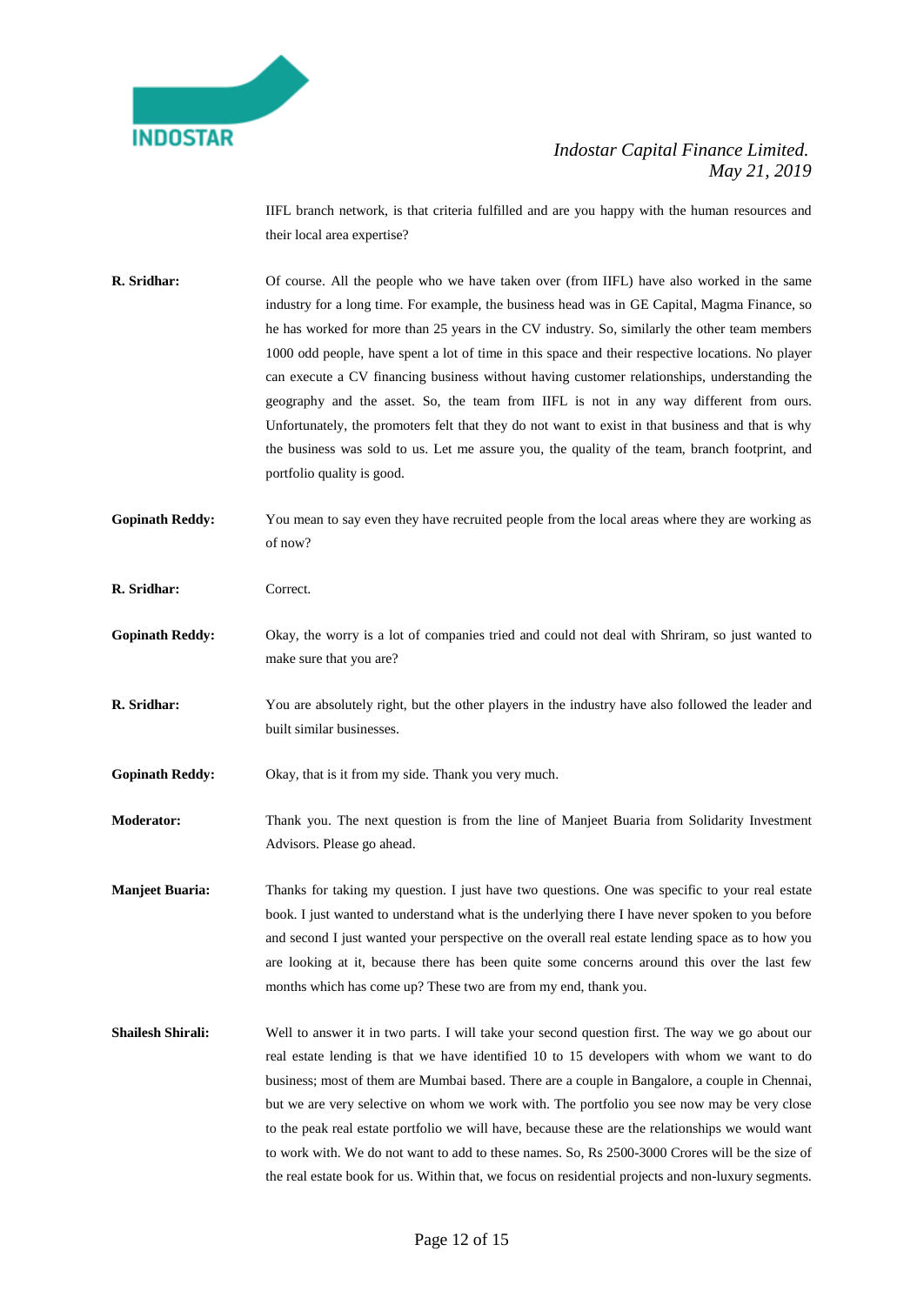

So, when I am saying that 80% of our book is based in Mumbai, these projects are all residential and in in suburbs. The ticket size for the apartments are between Rs 60 lakhs - 3 crores. The underlying for our loans is the project assets and cash flow. We have an escrow mechanism working from day one, where all the cash flow from the project comes and fixed percentage comes to pay off the loan.

- **Manjeet Buaria:** I just wanted to understand. So what you are telling is you are working with probably a select set of developers who have a good track record and you know you are getting in collateral all their cash flows, so given when the counterpart is relatively so good, how does the competition play out in this space, as in you know why would they want to borrow these yields and not try and go at some lower yields. I am just trying to understand from that perceptive?
- **Shailesh Shirali:** No problem. We have a strong real estate team and an in-house legal team. There are four people in the real estate team and three members in the legal team. We identify land owners who are sitting on land parcels and want to monetize land parcels, because they are not able to launch projects on their own. We help them tie up with the larger developers with whom we have relationships. So, we help them enter into joint development agreements with the larger developers and the way the joint development agreement gets structured is that the larger developer has to pay a deposit to the land owner and has to give a share of the project revenues. We fund the larger developer partly for the deposit that they pay to the land owner and we fund the land owner against his revenue share from the project. So, we are taking the whole package to the developer. So, if we were not in the picture, the established developer would not have got that project and that is why the fee and the coupon component is high. The flip side is that once the project is launched and once about 20% to 30% is sold, we see that we get refinanced very quickly. We do not mind doing that, because we like the portfolio churn to happen with us and we like to do repeat deals with these guys. So, for all the developers we are working within Mumbai, we have done may be 10 to 12 projects in the last three to four years. So, there is a very quick churn, within one and a half to two years, each project gets repaid though the door to door loan maturity will be four years.

**Manjeet Buaria:** Got it Sir, thank you, thanks a lot.

**Moderator:** Thank you. The next question is from the line of Bhaskar Chaudhary from Entrust Family. Please go ahead.

**Bhaskar Chaudhary:** First question on the acquisition, what was the effective date of the acquisition of the IIFL CV book?

**R. Sridhar:** March 31, 2019.

**Bhaskar Chaudhary:** Okay, so Sir in terms of the P&L for Q4, how much of that is a proportion coming from IIFL book in the vehicle finance business?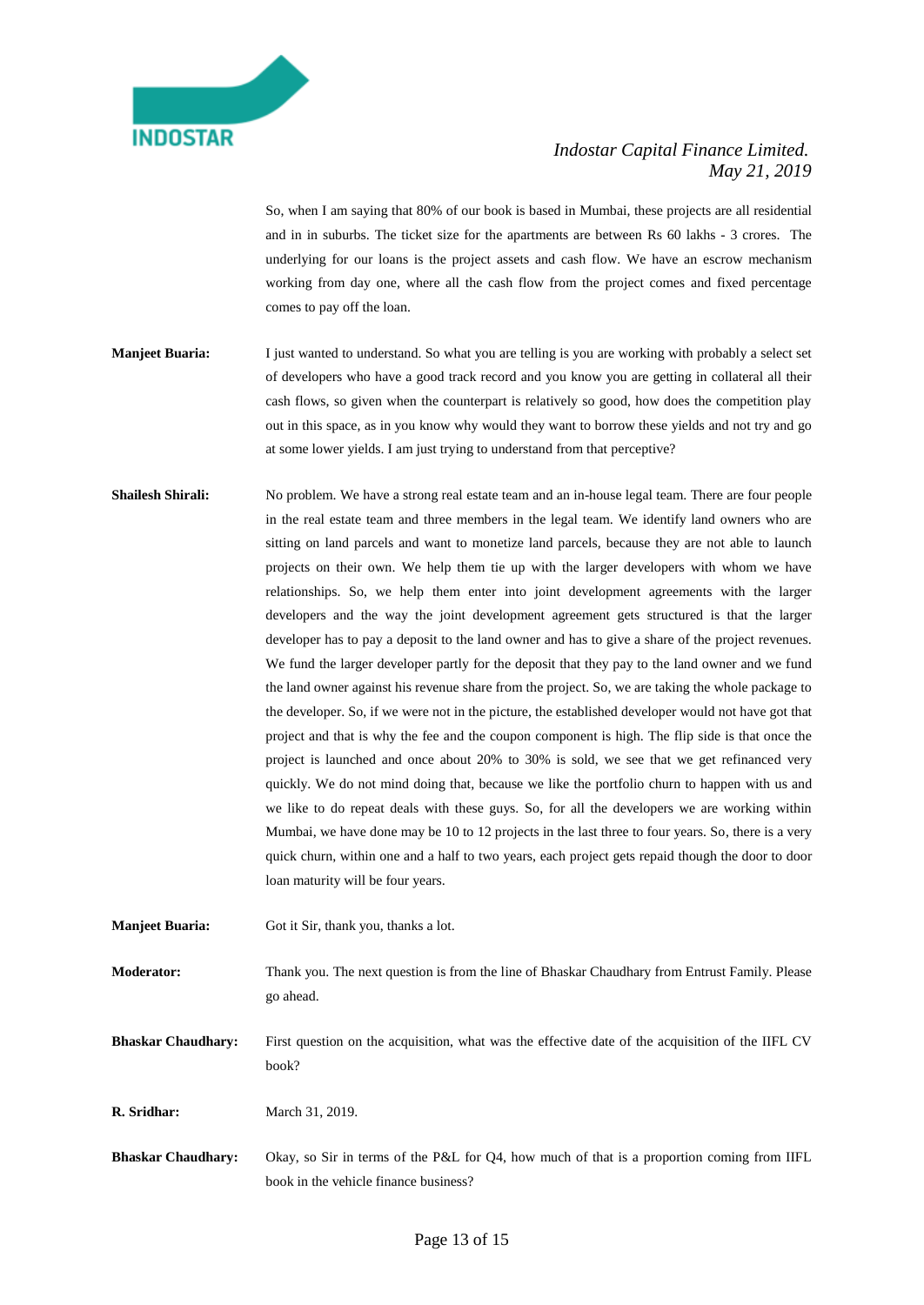

| Pankaj Thapar:            | Nil contribution in the P&L because the asset came on the last day i.e. March 31, 2019.                                                                                                                                                                                                                                                                                                              |
|---------------------------|------------------------------------------------------------------------------------------------------------------------------------------------------------------------------------------------------------------------------------------------------------------------------------------------------------------------------------------------------------------------------------------------------|
| <b>Bhaskar Chaudhary:</b> | Zero in the P&L?                                                                                                                                                                                                                                                                                                                                                                                     |
| Pankaj Thapar:            | The contribution will come from April 1, 2019 onwards, employee cost, operating cost, interest<br>earning etc., will get covered, but as we clarified in response to a previous question, we do not<br>expect to see any ECL debit on account of this given the protection that we have built into the<br>transaction. In the financials for Q4 and FY2019, the only impact is on the balance sheet. |
| <b>Bhaskar Chaudhary:</b> | So the loans and advances of Rs 10,000 odd Crores, what would that number be, excluding the<br>IIFL book, could you help me with the exact number there?                                                                                                                                                                                                                                             |
| Pankaj Thapar:            | IIFL on-book (loan) contribution was about Rs 2000 Crores.                                                                                                                                                                                                                                                                                                                                           |
| <b>Bhaskar Chaudhary:</b> | You might have answered this previously, but was the exact cash consideration that was<br>exchanged?                                                                                                                                                                                                                                                                                                 |
| <b>Shailesh Shirali:</b>  | The total purchase consideration is Rs 2414 Crores.                                                                                                                                                                                                                                                                                                                                                  |
| <b>Bhaskar Chaudhary:</b> | Thank you.                                                                                                                                                                                                                                                                                                                                                                                           |
| <b>Moderator:</b>         | Thank you. The next question is from the line of Ashish Kumar from Infinity Alternatives. Please<br>go ahead.                                                                                                                                                                                                                                                                                        |
| <b>Ashish Kumar:</b>      | Thank you Sir. Sir, this is the first time I am on this call and some of the questions in relation to<br>the real estate book have been answered. What I wanted to understand was on the wholesale<br>book? Are there any loans against shares for the promoters or anything else?                                                                                                                   |
| <b>Shailesh Shirali:</b>  | This also I mentioned last time, we have only one loan against shares; There is a Rs 200 Crores<br>loan to the promoters of Essel group against collateral of shares of Zee Entertainment.                                                                                                                                                                                                           |
| <b>Ashish Kumar:</b>      | Other than that there is nothing, so what will constitute the bulk of the corporate non-RE book?                                                                                                                                                                                                                                                                                                     |
| <b>Shailesh Shirali:</b>  | Manufacturing companies.                                                                                                                                                                                                                                                                                                                                                                             |
| <b>Ashish Kumar:</b>      | This would be basically subordinate debt, below the bank financing?                                                                                                                                                                                                                                                                                                                                  |
| <b>Shailesh Shirali:</b>  | No, it is all senior secured term loans.                                                                                                                                                                                                                                                                                                                                                             |
| <b>Ashish Kumar:</b>      | What is the outlook going forward? Do you intent to continue disbursing or it will be kind of you<br>run that book down over the next two to three years?                                                                                                                                                                                                                                            |